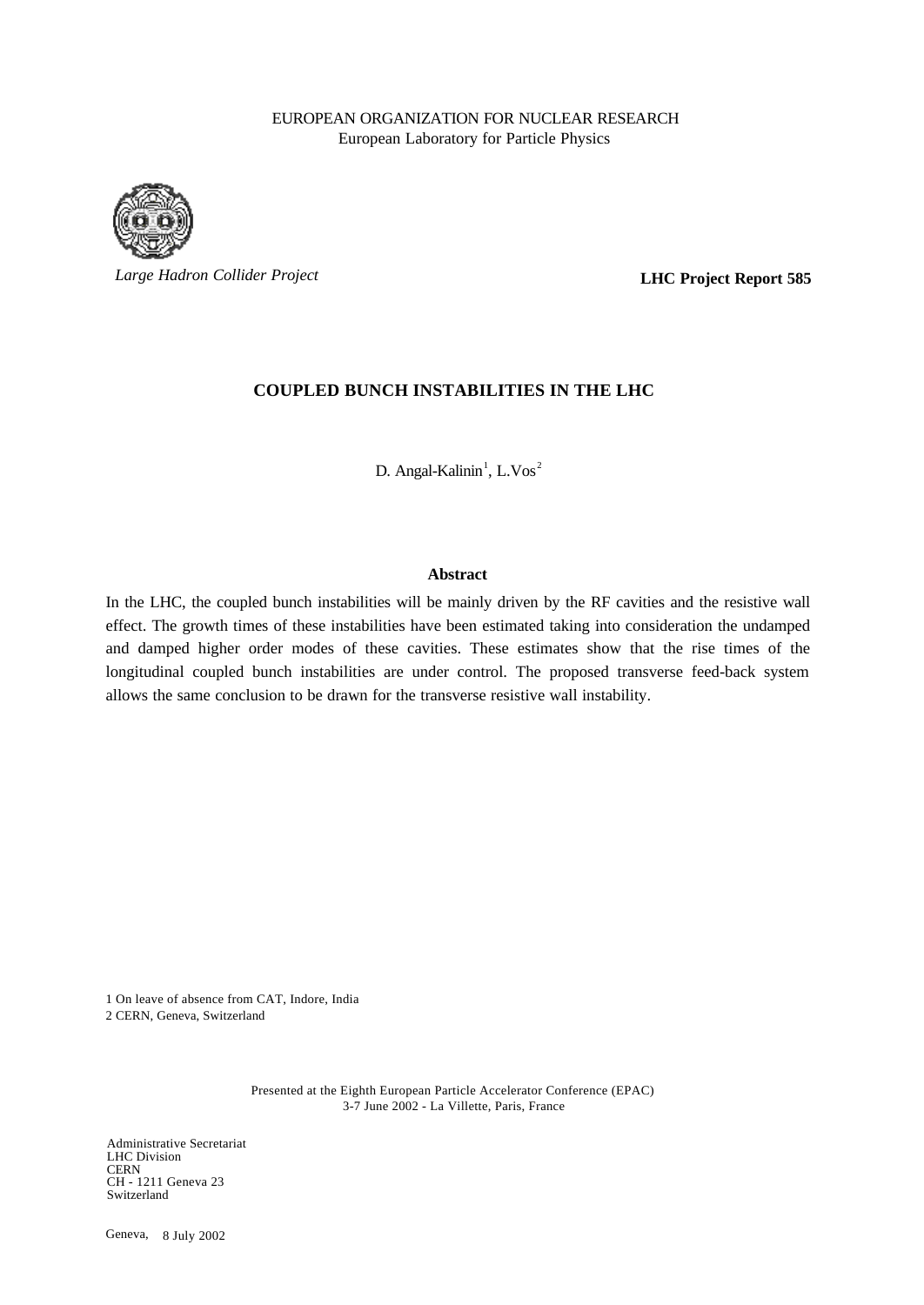# **COUPLED BUNCH INSTABILITIES IN THE LHC**

D. Angal-Kalinin, On leave of absence from CAT, Indore, INDIA L.Vos, CERN, Geneva, Switzerland

#### *Abstract*

In the LHC, the coupled bunch instabilities will be mainly driven by the RF cavities and the resistive wall effect. The growth times of these instabilities have been estimated taking into consideration the undamped and damped higher order modes of these cavities. These estimates show that the rise times of the longitudinal coupled bunch instabilities are under control. The proposed transverse feedback system allows the same conclusion to be drawn for the transverse resistive wall instability.

#### **1 INTRODUCTION**

In the LHC, the coupled bunch instabilities (CBI) can be potentially driven by narrow band structures such as the higher order modes (HOMs) of the RF cavities (both normal and superconducting cavities), other parasitic cavities and the resistive wall effect. The LHC will have two four cells superconducting cavities per beam operating at 400 MHz and four normal conducting cavities operating at 200 MHz for efficient injection capture. The LHC will be operated with a total 2808 bunches per beam, with a bunch separation of 25 ns. CBI problems can be more severe in the longitudinal plane since no longitudinal feedback system is foreseen for the LHC [1]. In the transverse planes, there is a feedback system [2], however, it remains necessary to check that the CBI growth times are slow enough to stay within the power and gain limits of the feedback system as well as to ensure a sufficient margin for the control of the emittances.

The CBI growth times have been first evaluated using the undamped modes of the RF cavities. As expected, they lead to CBI in both the longitudinal and transverse planes and thus would not be acceptable for the LHC operation. However, the estimates using the damped HOMs of these cavities confirm that there will be no CBI due to these HOMs.

The resistive wall estimates involve the preliminary knowledge of impedances of the different vacuum chamber geometries and materials. The present approach includes the evaluation of the transverse impedances in both the cold and warm parts of the machine. The different contributions to the impedance budget are discussed and the corresponding instability rise times are presented.

### **2 ESTIMATES OF CBI DUE TO HOMS**

The damped and undamped higher order modes of the RF cavities (normal and superconducting) [3, 4] are used to estimate the growth times of the CBI in the longitudinal and the transverse planes. The additional sources of narrow band impedances are the transverse dampers [5]

and the experimental chambers. For the latter, the trapped monopole modes of the CMS experimental chambers have been estimated with the program MAFIA [6] by Yun Luo<sup>1</sup>. Furthermore, the growth times are estimated for the LHC parameters described in Table 1. It should be noted that, although the 200 MHz cavities will be used at injection only, their contribution to the impedance budget has also to be included at top energy. Finally, it is worth mentioning that the code used for the present CBI evaluations requires a symmetric filling of the machine. As a result, we had to use 3564 equally spaced bunches instead of the nominal 2808 LHC bunches. As a consequence, our results are slightly pessimistic. Similarly, both the nominal and ultimate intensities are considered, in order to ensure that the instabilities are under control for all operation scenarios. The growth times are evaluated for the first two lowest order synchrotron modes for both damped and undamped HOMs. All estimates are computed for parabolic and Gaussian bunch shapes with the program ZAP [7].

Table 1: Parameters of LHC used for CBI estimates

| Ring Circumference [m]  | 26658.883                |         |  |
|-------------------------|--------------------------|---------|--|
| Bunch population        | $1.1x10^{11}$ (nominal)  |         |  |
|                         | $1.7x10^{11}$ (ultimate) |         |  |
| Total beam current [A]  | $0.706$ (nominal)        |         |  |
|                         | $1.091$ (ultimate)       |         |  |
| Momentum compaction     | 0.000347                 |         |  |
| Betatron tunes H/V      | 63.28/63.31              |         |  |
| Energy [GeV]            | 450                      | 7000    |  |
| RF frequency [MHz]      | 200.35                   | 400.79  |  |
| Harmonic number         | 17820                    | 35640   |  |
| No of symmetric bunches | 3564                     | 3564    |  |
| RF voltage [MV]         | 3                        | 16      |  |
| rms bunch length [cm]   | 17.5                     | 7.73    |  |
| Rel. rms energy spread  | $3.06 \times 10$         | 1.11x10 |  |
| Synchrotron tune        | 0.002546                 | 0.00212 |  |

The corresponding results are presented in Tables 2, 3. The CBI are stabilised by Landau damping from the synchrotron frequency spread within the bunches induced by the non-linearities of the RF bucket. The synchrotron mode is Landau damped if the shifted mode frequency lies within the effective spread of the bunch. In these Tables, the flag 'D' indicates that the coupled bunch mode is 'Landau damped'. In the transverse plane, the a=0 transverse rigid coupled bunch mode requires in addition to synchrotron spread also a betatron tune spread for Landau damping. However, for modes  $a > 0$ , synchrotron frequency spread is sufficient to obtain Landau damping. As reported in Ta-

 $1$ On leave of absence from IHEP, China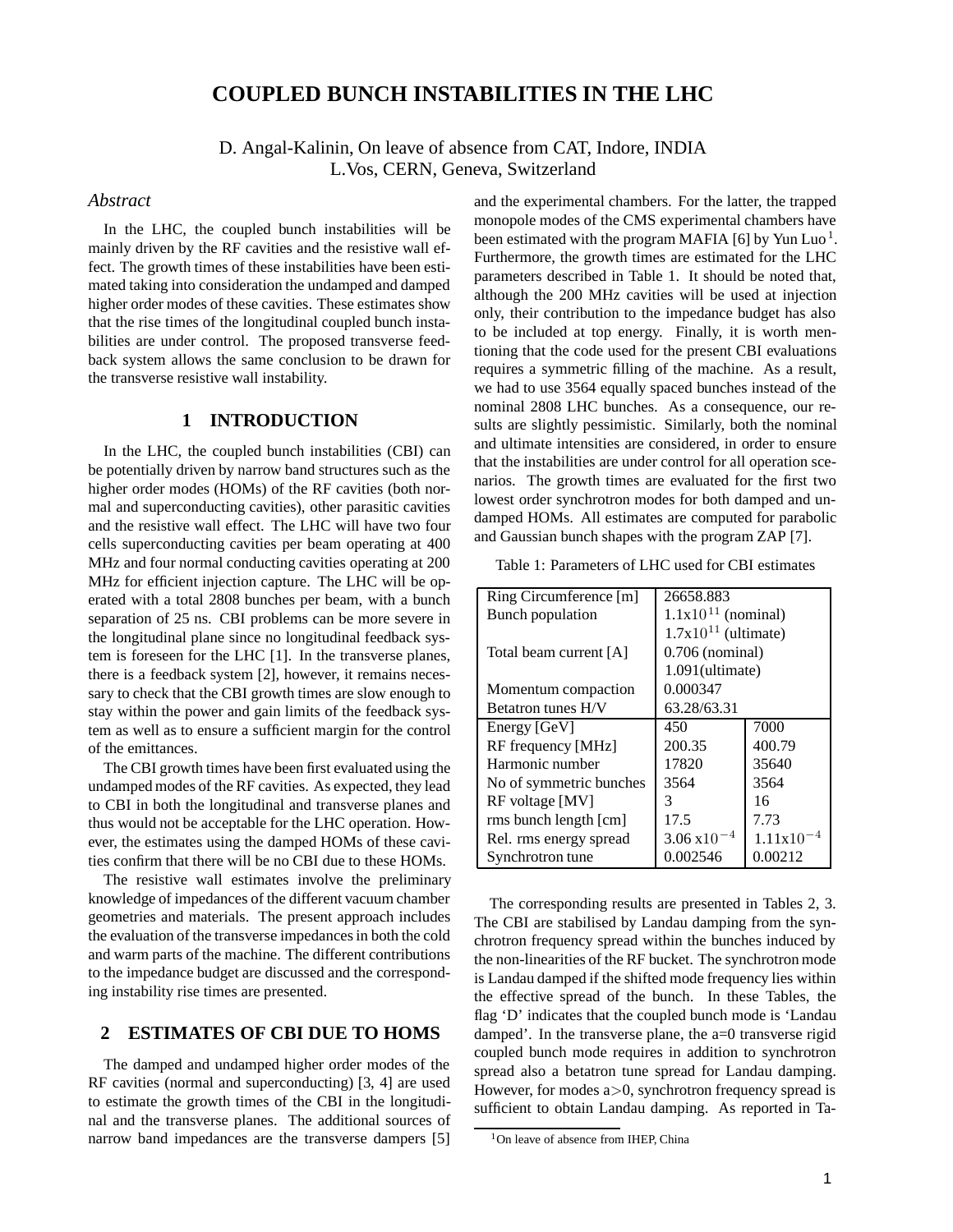ble 2, the growth times in the longitudinal plane in the presence of undamped HOMs of 200 MHz cavities are very fast and lead to CBI. In the case of the damped HOMs of 200 MHz, 400 MHz, transverse dampers and the experimental chambers, the motion remains stable and hence this case is not included in Table 2.

Table 2: CBI in the longitudinal plane with undamped HOMs for 200 MHz, 400 MHz and transverse dampers

| <b>Growth Times</b>                |                        |        |                 |                 |  |  |
|------------------------------------|------------------------|--------|-----------------|-----------------|--|--|
|                                    | Parabolic              |        | Gaussian        |                 |  |  |
| Bunch mode                         | Injection<br>Top       |        | Injection       | Top             |  |  |
| 200 MHz cavities - Undamped HOMs   |                        |        |                 |                 |  |  |
| $a=1$                              | $16 \text{ ms}$        | 86 ms  | $53 \text{ ms}$ | 66 ms           |  |  |
| $a=2$                              | 267<br>$24 \text{ ms}$ |        | $19 \text{ ms}$ | $72 \text{ ms}$ |  |  |
| 400 MHz cavities - Undamped HOMs   |                        |        |                 |                 |  |  |
| $a=1$                              | $0.27$ s               | 0.40 s | D               | $0.41$ s        |  |  |
| $a=2$                              | $0.12$ s               | D      | D               | 0.29            |  |  |
| Transverse dampers - Undamped HOMs |                        |        |                 |                 |  |  |
| $a=1$                              | I)                     |        | נ ו             | $1.32$ s        |  |  |
| $a=2$                              | D                      |        | D               | D               |  |  |

| Table 3: CBI in the transverse plane |  |  |  |  |  |
|--------------------------------------|--|--|--|--|--|
|--------------------------------------|--|--|--|--|--|

| <b>Growth Times</b>              |                                  |                            |                  |        |  |  |  |
|----------------------------------|----------------------------------|----------------------------|------------------|--------|--|--|--|
|                                  | Parabolic                        |                            | Gaussian         |        |  |  |  |
| Bunch mode                       | Injection<br>Top                 |                            | Injection        | Top    |  |  |  |
|                                  | 200 MHz cavities - Undamped HOMs |                            |                  |        |  |  |  |
| $a=0$                            | $121$ ms                         | 522 ms<br>$511 \text{ ms}$ |                  | 748 ms |  |  |  |
| $a=1$                            | $97 \text{ ms}$<br>D             |                            | $181 \text{ ms}$ | D      |  |  |  |
| 400 MHz cavities - Undamped HOMs |                                  |                            |                  |        |  |  |  |
| $a=0$                            | 0.24 s                           | 2.38 s                     | 0.547            | 3.06 s |  |  |  |
| $a=1$                            | 0.65 s                           | Ð                          |                  |        |  |  |  |
| 400 MHz cavities - Damped HOMs   |                                  |                            |                  |        |  |  |  |
| $a=0$                            | 101 s                            | 1070 s                     | 226s             | 1378 s |  |  |  |
| $a=1$                            |                                  | Ð                          | D                |        |  |  |  |

As shown in Table 3, the mode  $a=0$  is not Landau damped. However, this mode can be handled by the transverse feedback. The remaining a=1 mode due to undamped HOMs of 200 MHz cavities can be cured by positive chromaticity.

There is presently a possibility that the 200 MHz cavities may not be installed initially in the LHC so that the injection would be carried out with the 400 MHz cavities operating at 8 MV. This option would therefore remove the problem of the HOMs for the 200 MHz cavities. For the sake of completeness, the CBI growth times have been recomputed, to confirm that this option also yields stable operating conditions.

#### **3 TRANSVERSE RESISTIVE WALL**

In the LHC, about 90% of the circumference will be maintained at 5 to 20 K while the remaining 10% of the circumference will be at room temperature. The cryogenic part of the LHC beam pipe (mainly beam screen) will be copper cladded stainless steel to keep the resistance as low as possible both for instability and ohmic heating considerations. The resistivity of the cold copper is a function of the residual resistance ratio (RRR) and of the magnetic field B. The magnetic field increases the path length of the conduction electrons which leads to a substantial resistance increase at cryogenic temperatures. The final resistivity depends thus more on the field than on the RRR for very high magnetic fields. Past experience with co-laminating stainless steel with copper showed that the copper close to the steel gets contaminated during the fabrication process such that the surface impedance is increased.The increase of the resistance has been compensated by increasing the thickness of the copper from 50 to  $75\mu$ . The equivalent thickness and RRR turn out to be  $50\mu$  and 100 respectively at low B whereas the RRR reduces to 30 at high B.

Table 4 gives the values of the transverse resistive wall impedance for the different components of the LHC. These estimates include the effect of the inductive by-pass, the Yokoya factor [9] and the first slow wave is assumed to be at 8 kHz. The contributions of higher harmonics of 40 MHz of the fundamental slow wave have been taken into account for the kickers, the TDI and the primary vertical collimators. The collimators considered here are only two sets of primary collimators that might be made of carbon and thus would contribute to the transverse impedance. The contribution of the (numerous) remaining collimators made of good conducting material is negligible. The MQW and MBW are special types of magnets in the cleaning insertions. The TDI is a special "collimator" to be used for protecting the machine from a potential misfiring of the injection kickers. Interconnects are the assemblies that contain the shielded bellows.  $\beta$  / <  $\beta$  > is the beta factor, which gives the weighting factor for the transverse impedance, since the average  $\langle \beta \rangle$  has been assumed to be 70m. The longitudinal surface impedance  $Z_s$  is evaluated first. Then, including the Yokoya factor (for non-cylindrical components) and beta weighting factor, it is possible to obtain the transverse impedance from the simple relation:

$$
Z_T = \frac{2c}{\omega} \frac{1}{b^2} (\frac{Z_s l}{2\pi b})
$$

where  $\omega$  is the slow wave frequency, c is velocity of light, b and l are the inner radius and the length of the vacuum chamber, respectively. With these values, the growth times and the tune shifts have been estimated for both injection and top energy. The corresponding results are presented in Table 5. As can be seen from it, the fastest growth time is 23 ms in the vertical plane at injection energy, which can be handled by the transverse feedback system. It is foreseen to keep the feedback on throughout the acceleration cycle. Once in collision, the beam-beam effect will provide enough tune spread for Landau damping. It is interesting to observe that the tune shifts related to the resistive wall are small.